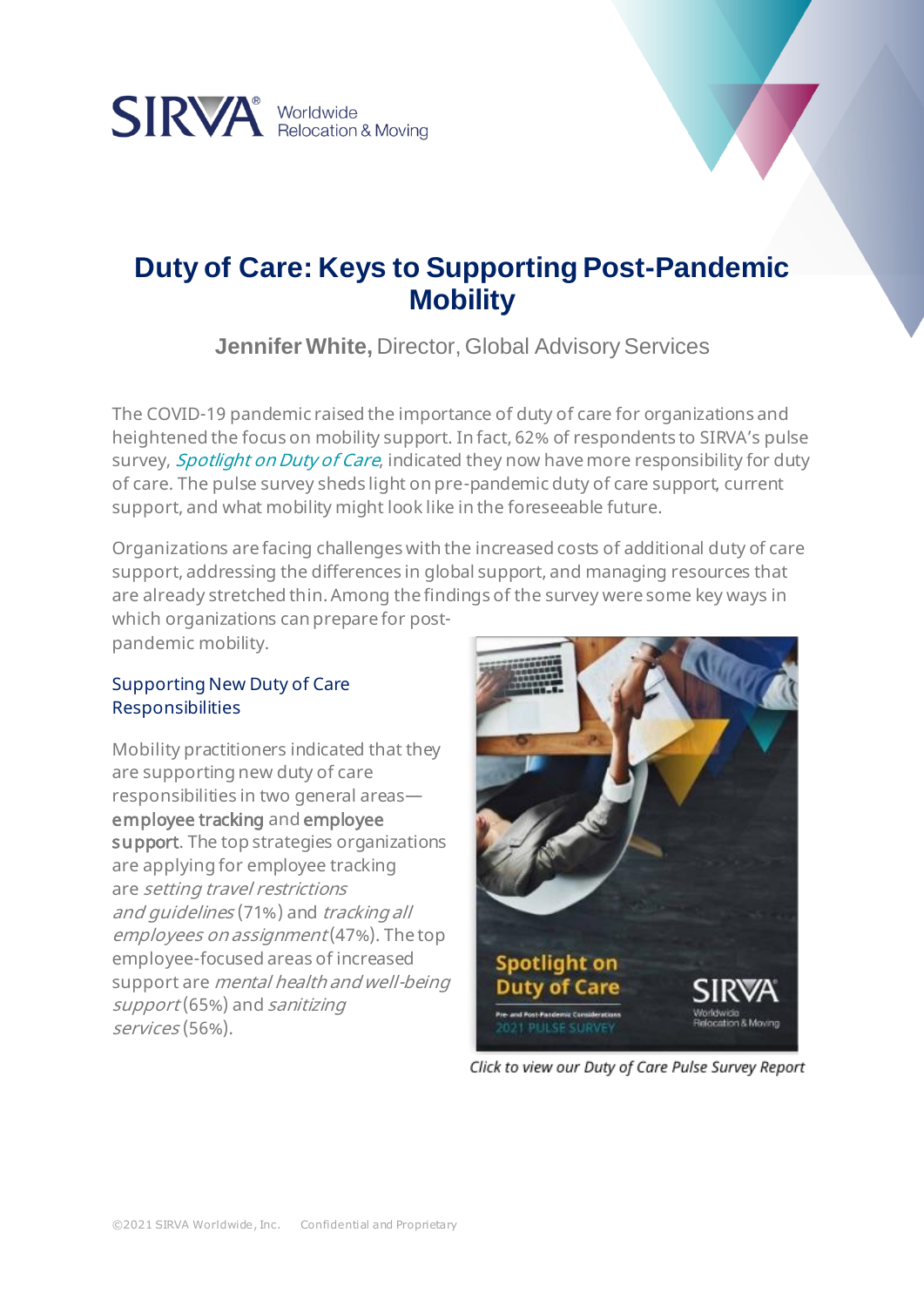## Listening to Your Employees

An encouraging sign is that 59% of organizations responded that they are increasingly open to listening to employee needs compared to before the pandemic. Employees want to feel valued and have their voices heard, so this tactic is one of the ways organizations can deliver a positive experience for relocating employees.

The top three areas of support requested by employees are *additional quarantine* support, extended relocation timelines and phased assignments where the family arrives after the employee. Employees are also seeking greater clarity and information on the security and medical support they will receive. Listening to your employees not only can increase the success of assignments, but can be a good way to attract and retain your top talent.

## Adding New Provisions to Support Post-Pandemic Mobility

While we are not in the post-pandemic stage quite yet, it is important to think about what the future of mobility support will be. Following are the top five policy provisions that organizations have added, or will be adding, to their policy to support postpandemic mobility:

- 1. Following local quarantine requirements (68%)
- 2. Providing sanitizing services (61%)
- 3. Offering mental health services (56%)
- 4. Quarantine support (53%)
- 5. More robust tracking of employees and critical information (49%)

Read our *[Duty of Care Pulse Survey](https://www.sirva.com/docs/default-source/resources-docs/reports/2021/sirva_spotlightondutyofcare_surveyresults.pdf?sfvrsn=3d60cf64_38)* for key considerations on how you can best support your employees. For more information on how SIRVA can help your company address post-pandemic duty of care, please contact us, at [concierge@sirva.com](mailto:concierge@sirva.com).

### Recommended reading:

• [Pulse Survey: Spotlight on Duty of Care](https://www.sirva.com/docs/default-source/resources-docs/reports/2021/sirva_spotlightondutyofcare_surveyresults.pdf?sfvrsn=3d60cf64_38)